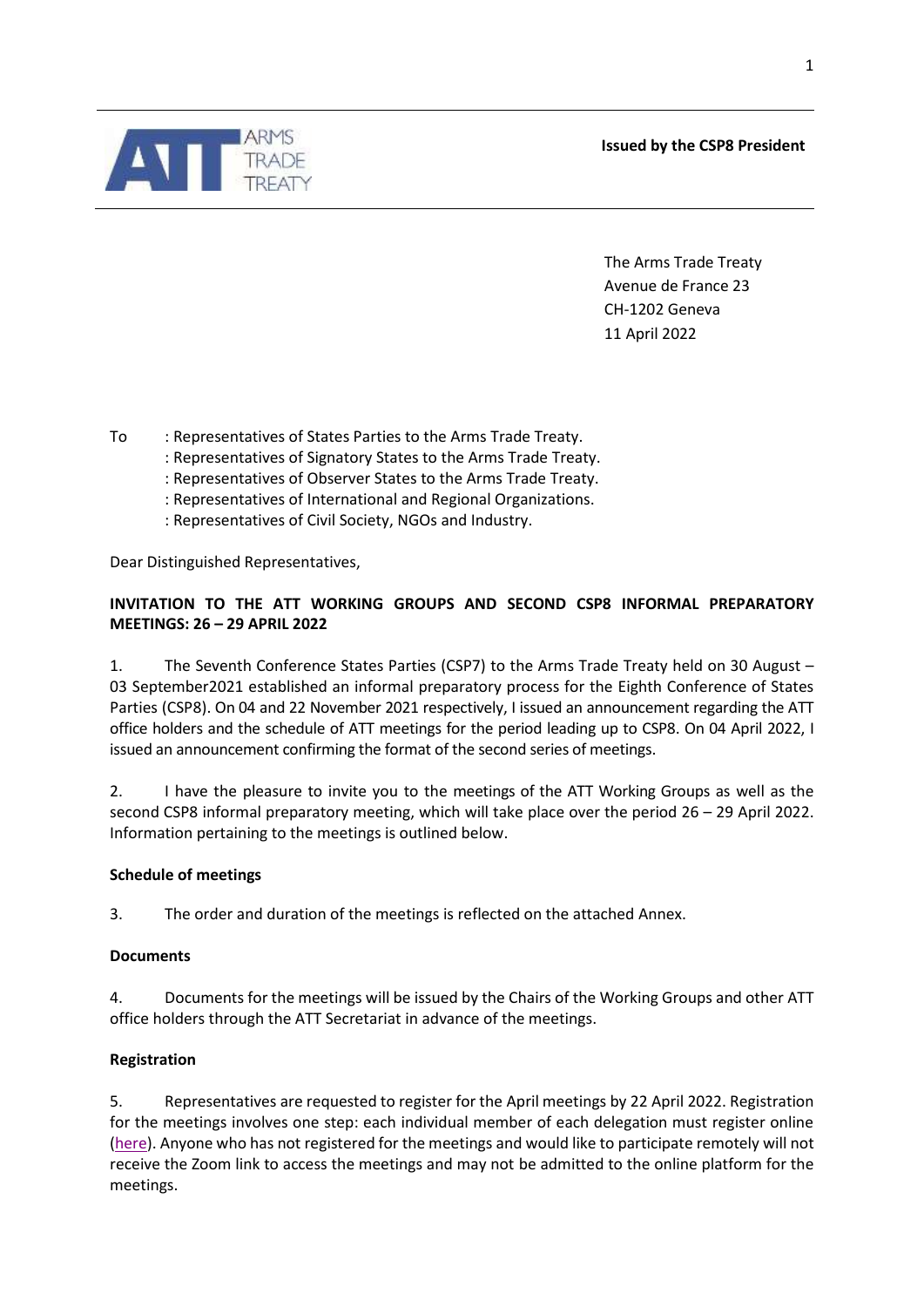### **Participation**

6. The April meetings will be held in person with an option for those who cannot attend in person to participate remotely via the Zoom platform. Access to the online platform: Participants that have registered to the meetings will receive the link to the meetings in the evening of 25 April 2022.

7. Interpretation from/into Arabic, Chinese, English, French, Russian and Spanish will be available during the meetings. For those delegates participating remotely (via the online platform), information on how to use the interpretation functionality is available [here.](https://www.thearmstradetreaty.org/hyper-images/file/Interpretation/Interpretation.pdf)

8. Delegates who are participating remotely (via the online platform) are encouraged to:

- ensure that the name of the State or Organization they represent and their surname are displayed in their Zoom profile. This will help the meeting facilitators to identify participants correctly, if they are called on to speak.
- use a headset with integrated microphone.

### **Testing of the online platform**

9. Representatives who wish to test or confirm their ability to access the meeting platform are invited to participate in one of the testing sessions that will be hosted by the ATT Secretariat in advance of the April meetings.

10. The ATT Secretariat will hold testing sessions on the following dates during the times indicated:

- 20 April 2022, 08:00 09:00 Geneva local time (CEST)
- 21 April 2022, 16:00 17:00 Geneva local time (CEST)

The test sessions can be joined by the following link: <https://us06web.zoom.us/j/88114996850>

11. Delegates are encouraged to visit the ATT website [\(here\)](https://www.thearmstradetreaty.org/CSP8-2nd-working-group-and-preparatory-meeting) for information and documentation pertaining to the forthcoming meetings.

I avail myself of this opportunity to renew the assurance of my highest consideration.

Yours faithfully,

 $-6 - 11$ 

**Ambassador Thomas GÖBEL President: Eighth Conference of States Parties to the ATT**